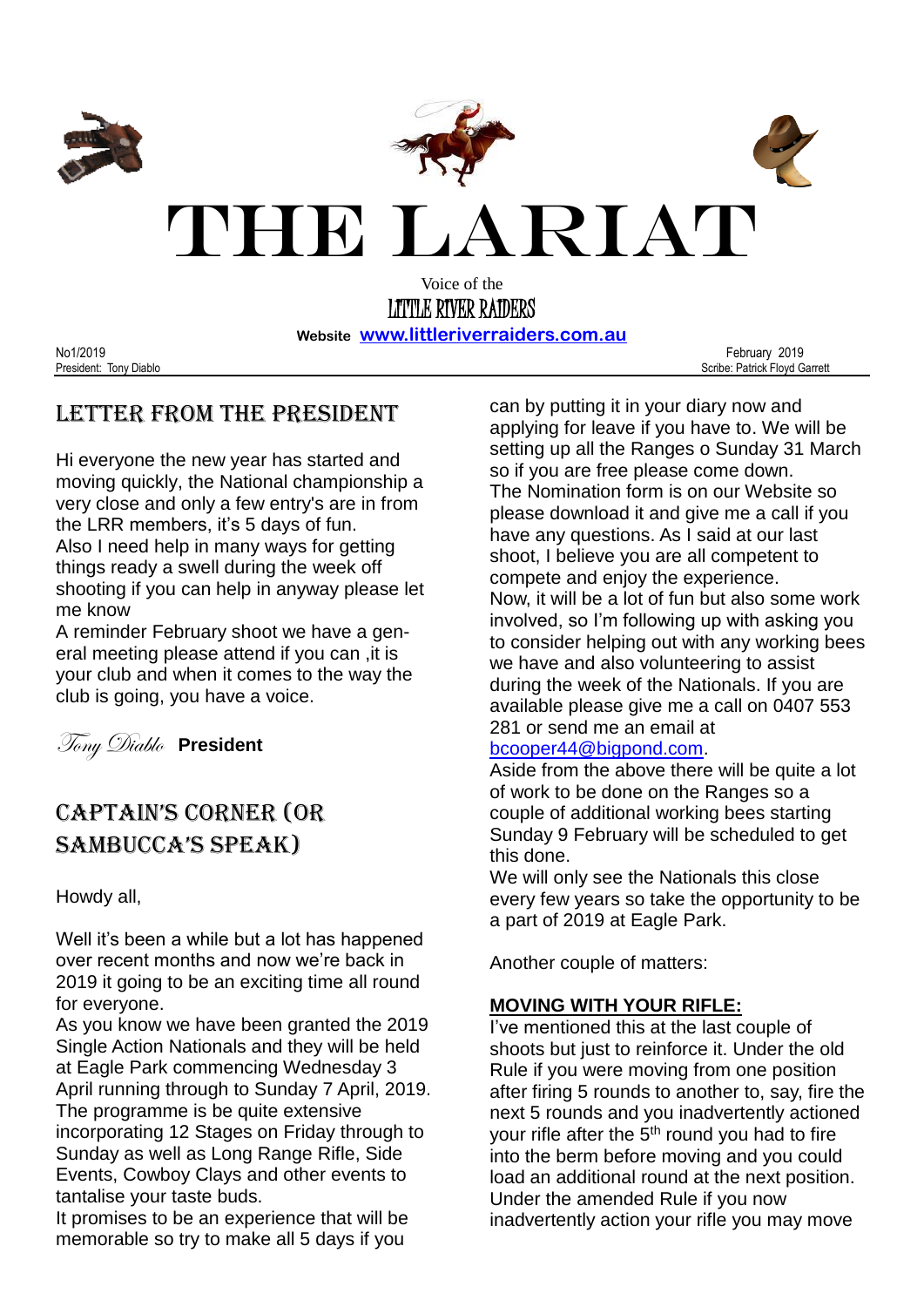with the action/lever open to the next position, close the action/lever and continue on. If you're not sure what to do please see me.



#### **SHOTGUN MOVEMENT:**

SSAA (Vic) has not previously allowed any movement with a loaded (but not closed) Shotgun from one position to another. However, that has now changed and, in line with SASS guidelines, you can now move with cartridges in the chamber but **the action must be open/broken.** So the process for 2 targets from position A, move to position B and engage 2 more targets is load 2 and fire, break your shotgun before moving, shuck the empties and load 2 cartridges whilst moving (but **DO NOT** close the action or you will suffer a Match DQ) and close the gun only when you come to a complete stop at position B.

You do not have to load on the run until you feel competent to do so and I would suggest that you practice first. In fact you can in need consult with an experienced shooter before doing so.



#### **Open and loaded**



#### **Open and empty**

See u on the range. Regards, *Jambucca*, **Club Captain**

## SAFETY REPORT – Club Shoot  $20^{\text{th}}$  JANUARY 2019

Now that we have had our Christmas break and are getting back into enjoying our shooting, I feel it is important that I raise some serious incidents from the weekends club shoot.

It seems like many people have forgotten or choose not to follow our basic Range Rules. There were way **too** many instances of the Rules not being followed and it's not good enough. **IT's YOUR** safety as well as everyone else's.

If you are going to shoot on any Range make sure that you know the **Range Rules** that apply.

If you are shooting a particular discipline make sure that you know the Rules that apply to it. We have all done (or should have) a minimum of the SASS Range Officer course. It was obvious at the last shoot that many members are not following the Rules, this is not because they don't know the Rules it's because they are complacent and think it's okay to take short cuts. Excuses like **"it's okay I have done it before!".** They are not **okay!** SAFETY is our responsibility and EVERYBODY is a Safety Officer. I should not have to say this **BUT** it seems I need to keep repeating myself. The firing line is from the loading bench to the un-loading bench and the 170 Rule must be followed. Firearms are **NOT** unloaded until they have been cleared by the Un-loading Officer and as such must be pointed DOWN RANGE.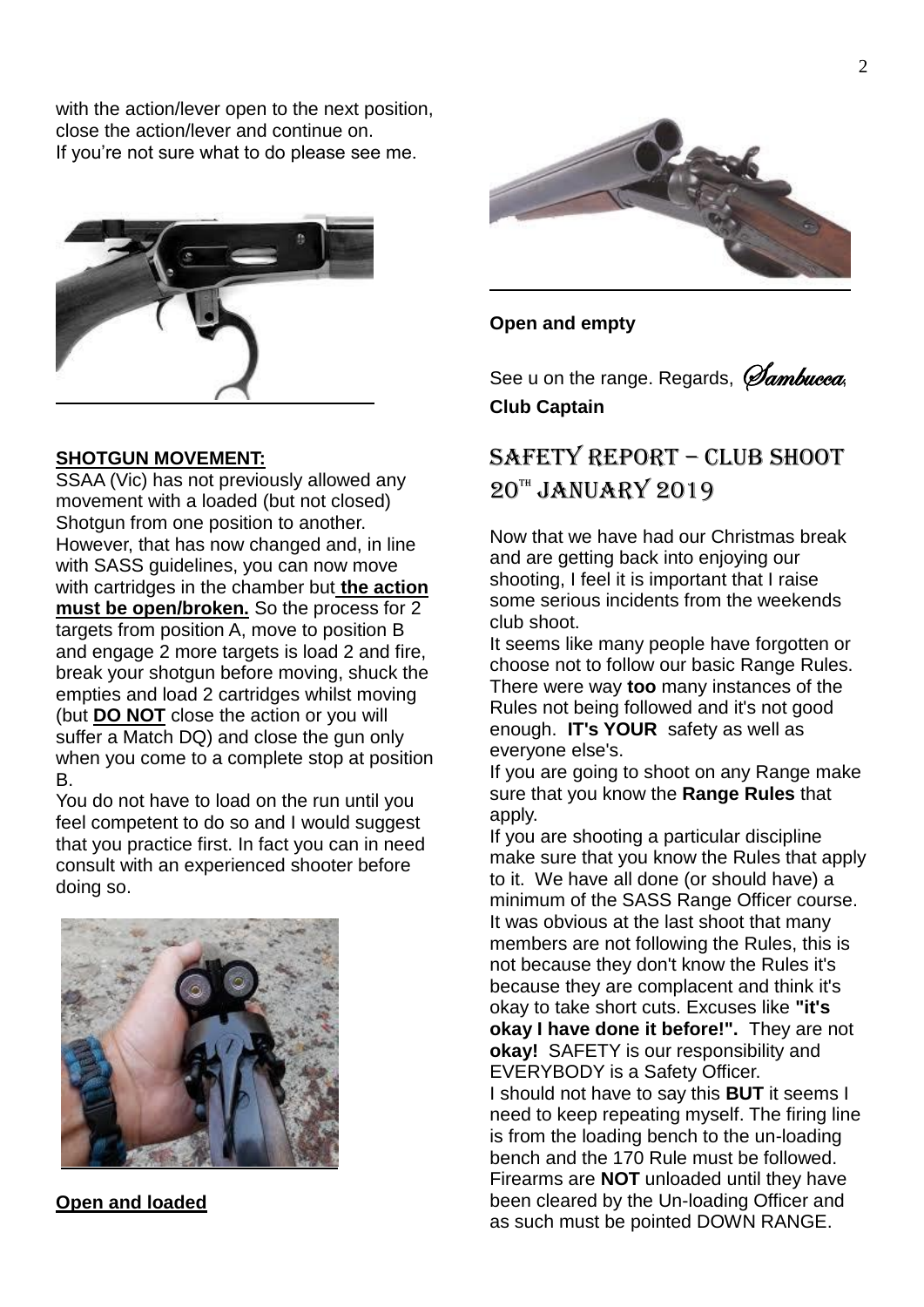Members and visitors are not permitted to shoot on the Ranges unless the satisfy the conditions set out in the Range Rules. All these Rules (or links to them) are available on the web site. Do yourself a favor and read them. If you have difficulty or don't understand any of these Rules talk to Me, Sambucca, the Range Manager or our State Governor.

*Grizzly Grumps* **Safety Officer**



### John Wesley Hardin American gunfighter



[Born:](https://www.google.com/search?sa=X&biw=1366&bih=632&q=john+wesley+hardin+born&stick=H4sIAAAAAAAAAOPgE-LUz9U3MEouzCnSEstOttIvSM0vyEkFUkXF-XlWSflFeYtYxbPyM_IUylOLc1IrFTISi1Iy8xRAMgAgJpDwPwAAAA&ved=2ahUKEwjqkKPkjJ_gAhXI6Y8KHVvdDqcQ6BMoADAfegQIAxAs) 26 May 1853, [Bonham, Texas, United](https://www.google.com/search?sa=X&biw=1366&bih=632&q=Bonham,+Texas&stick=H4sIAAAAAAAAAOPgE-LUz9U3MEouzClSAjMNDQzik7TEspOt9AtS8wtyUoFUUXF-nlVSflHeIlZep_y8jMRcHYWQ1IrEYgCyyZT8QAAAAA&ved=2ahUKEwjqkKPkjJ_gAhXI6Y8KHVvdDqcQmxMoATAfegQIAxAt)  [States](https://www.google.com/search?sa=X&biw=1366&bih=632&q=Bonham,+Texas&stick=H4sIAAAAAAAAAOPgE-LUz9U3MEouzClSAjMNDQzik7TEspOt9AtS8wtyUoFUUXF-nlVSflHeIlZep_y8jMRcHYWQ1IrEYgCyyZT8QAAAAA&ved=2ahUKEwjqkKPkjJ_gAhXI6Y8KHVvdDqcQmxMoATAfegQIAxAt) [Died:](https://www.google.com/search?sa=X&biw=1366&bih=632&q=john+wesley+hardin+died&stick=H4sIAAAAAAAAAOPgE-LUz9U3MEouzCnSks9OttIvSM0vyEnVT0lNTk0sTk2JL0gtKs7Ps0rJTE1ZxCqelZ-Rp1CeWpyTWqmQkViUkpmnAJIBAH1TbfVIAAAA&ved=2ahUKEwjqkKPkjJ_gAhXI6Y8KHVvdDqcQ6BMoADAgegQIAxAw) 19 August 1895, [El Paso, Texas, United](https://www.google.com/search?sa=X&biw=1366&bih=632&q=El+Paso,+Texas&stick=H4sIAAAAAAAAAOPgE-LUz9U3MEouzClSAjMNDQxyS7Tks5Ot9AtS8wtyUvVTUpNTE4tTU-ILUouK8_OsUjJTUxax8rnmKAQkFufrKISkViQWAwCUIL7GSgAAAA&ved=2ahUKEwjqkKPkjJ_gAhXI6Y8KHVvdDqcQmxMoATAgegQIAxAx)  **[States](https://www.google.com/search?sa=X&biw=1366&bih=632&q=El+Paso,+Texas&stick=H4sIAAAAAAAAAOPgE-LUz9U3MEouzClSAjMNDQxyS7Tks5Ot9AtS8wtyUvVTUpNTE4tTU-ILUouK8_OsUjJTUxax8rnmKAQkFufrKISkViQWAwCUIL7GSgAAAA&ved=2ahUKEwjqkKPkjJ_gAhXI6Y8KHVvdDqcQmxMoATAgegQIAxAx)** [Buried:](https://www.google.com/search?sa=X&biw=1366&bih=632&q=john+wesley+hardin+buried&stick=H4sIAAAAAAAAAOPgE-LUz9U3MEouzCnSUsxOttIvSM0vyEnVT0lNTk0sTk2JL0gtKs7Ps0oqLcpMTVnEKpmVn5GnUJ5anJNaqZCRWJSSmacAkQMAeFNdJ0wAAAA&ved=2ahUKEwjqkKPkjJ_gAhXI6Y8KHVvdDqcQ6BMoADAhegQIAxA0) [Concordia Cemetery, El Paso, Texas,](https://www.google.com/search?sa=X&biw=1366&bih=632&q=Concordia+Cemetery+(El+Paso,+Texas)&stick=H4sIAAAAAAAAAOPgE-LUz9U3MEouzClS4tVP1zc0TIk3rywoMzDUUsxOttIvSM0vyEnVT0lNTk0sTk2JL0gtKs7Ps0oqLcpMTVnEquycn5ecX5SSmajgnJqbWpJaVKmg4ZqjEJBYnK-jEJJakVisCQBLi5MfZQAAAA&ved=2ahUKEwjqkKPkjJ_gAhXI6Y8KHVvdDqcQmxMoATAhegQIAxA1)  [United States](https://www.google.com/search?sa=X&biw=1366&bih=632&q=Concordia+Cemetery+(El+Paso,+Texas)&stick=H4sIAAAAAAAAAOPgE-LUz9U3MEouzClS4tVP1zc0TIk3rywoMzDUUsxOttIvSM0vyEnVT0lNTk0sTk2JL0gtKs7Ps0oqLcpMTVnEquycn5ecX5SSmajgnJqbWpJaVKmg4ZqjEJBYnK-jEJJakVisCQBLi5MfZQAAAA&ved=2ahUKEwjqkKPkjJ_gAhXI6Y8KHVvdDqcQmxMoATAhegQIAxA1) [Children:](https://www.google.com/search?sa=X&biw=1366&bih=632&q=john+wesley+hardin+children&stick=H4sIAAAAAAAAAOPgE-LUz9U3MEouzCnSkspOttIvSM0vyEkFUkXF-XlWyRmZOSlFqXmLWKWz8jPyFMpTi3NSKxUyEotSMvMUYLIARODYU0cAAAA&ved=2ahUKEwjqkKPkjJ_gAhXI6Y8KHVvdDqcQ6BMoADAiegQIAxA4) [Mary Elizabeth Billings,](https://www.google.com/search?sa=X&biw=1366&bih=632&q=Mary+Elizabeth+Billings&stick=H4sIAAAAAAAAAOPgE-LUz9U3MEouzClS4tVP1zc0TDYrTDEoMC7SkspOttIvSM0vyEkFUkXF-XlWyRmZOSlFqXmLWMV9E4sqFVxzMqsSk1JLMhScMnNyMvPSiwEBQP1vUgAAAA&ved=2ahUKEwjqkKPkjJ_gAhXI6Y8KHVvdDqcQmxMoATAiegQIAxA5) [John Wesley](https://www.google.com/search?sa=X&biw=1366&bih=632&q=John+Wesley+Hardin,+Jr.&stick=H4sIAAAAAAAAAOPgE-LUz9U3MEouzClS4tVP1zc0TDfLzUoxjk_SkspOttIvSM0vyEkFUkXF-XlWyRmZOSlFqXmLWMW98jPyFMJTi3NSKxU8EotSMvN0FLyK9ACNfWe6UgAAAA&ved=2ahUKEwjqkKPkjJ_gAhXI6Y8KHVvdDqcQmxMoAjAiegQIAxA6)  [Hardin, Jr.,](https://www.google.com/search?sa=X&biw=1366&bih=632&q=John+Wesley+Hardin,+Jr.&stick=H4sIAAAAAAAAAOPgE-LUz9U3MEouzClS4tVP1zc0TDfLzUoxjk_SkspOttIvSM0vyEkFUkXF-XlWyRmZOSlFqXmLWMW98jPyFMJTi3NSKxU8EotSMvN0FLyK9ACNfWe6UgAAAA&ved=2ahUKEwjqkKPkjJ_gAhXI6Y8KHVvdDqcQmxMoAjAiegQIAxA6) [Jane Hardin](https://www.google.com/search?sa=X&biw=1366&bih=632&q=Jane+Hardin&stick=H4sIAAAAAAAAAOPgE-LUz9U3MEouzClS4tVP1zc0TDYrTK7My0jSkspOttIvSM0vyEkFUkXF-XlWyRmZOSlFqXmLWLm9EvNSFTwSi1Iy8wBrRbTSRgAAAA&ved=2ahUKEwjqkKPkjJ_gAhXI6Y8KHVvdDqcQmxMoAzAiegQIAxA7) [Spouse:](https://www.google.com/search?sa=X&biw=1366&bih=632&q=john+wesley+hardin+spouse&stick=H4sIAAAAAAAAAOPgE-LUz9U3MEouzCnSkshOttIvSM0vyEkFUkXF-XlWxQX5pcWpi1gls_Iz8hTKU4tzUisVMhKLUjLzFCByAIgyA4JDAAAA&ved=2ahUKEwjqkKPkjJ_gAhXI6Y8KHVvdDqcQ6BMoADAjegQIAxA-) [Carolyn Jane "Callie" Lewis](https://www.google.com/search?sa=X&biw=1366&bih=632&q=Carolyn+Jane+%22Callie%22+Lewis&stick=H4sIAAAAAAAAAOPgE-LUz9U3MEouzClS4gIxs4rzLHLitSSyk630C1LzC3JSgVRRcX6eVXFBfmlx6iJWaefEovycyjwFr8S8VAUl58ScnMxUJQWf1PLMYgCaC2M8UQAAAA&ved=2ahUKEwjqkKPkjJ_gAhXI6Y8KHVvdDqcQmxMoATAjegQIAxA_) (m. 1895– 1895), [Jane Bowen](https://www.google.com/search?sa=X&biw=1366&bih=632&q=Jane+Bowen&stick=H4sIAAAAAAAAAOPgE-LUz9U3MEouzClS4gIxs8yS07JMtCSyk630C1LzC3JSgVRRcX6eVXFBfmlx6iJWLq_EvFQFp_zy1DwA3fMW2UAAAAA&ved=2ahUKEwjqkKPkjJ_gAhXI6Y8KHVvdDqcQmxMoAjAjegQIAxBA) (m. 1872–1892)

**John Wesley Hardin** (May 26, 1853 – August 19, 1895) was an American [Old West](https://en.wikipedia.org/wiki/American_Old_West) [outlaw,](https://en.wikipedia.org/wiki/Outlaw) [gunfighter,](https://en.wikipedia.org/wiki/Gunslinger) and controversial [folk icon.](https://en.wikipedia.org/wiki/Folk_hero) The son of a Methodist preacher, Hardin got into trouble with the law from an early age. He killed his first man at age 14, he claimed in self-defense.

Pursued by lawmen for most of his life, he was sentenced in 1877 at age 24 to 25 years in prison for murder. When he was sentenced, Hardin claimed to have killed 42 men but contemporary newspapers accounts attributed only 27 deaths to him. While in prison, Hardin studied law and wrote an autobiography. He was well known for wildly exaggerating or completely making up stories about his life. He claimed credit for many murders that cannot be corroborated.

Within a year of his release in 1894, Hardin was killed by [John Selman](https://en.wikipedia.org/wiki/John_Selman) in an [El Paso](https://en.wikipedia.org/wiki/El_Paso,_Texas) saloon.

# **Early life**

Hardin was born in 1853 near [Bonham, Texas,](https://en.wikipedia.org/wiki/Bonham,_Texas) to a [Methodist](https://en.wikipedia.org/wiki/Methodist) preacher and [circuit rider,](https://en.wikipedia.org/wiki/Circuit_rider_(religious)) James "Gip" Hardin, and Mary Elizabeth Dixson. He was named after [John Wesley,](https://en.wikipedia.org/wiki/John_Wesley) the founder of the [Methodist](https://en.wikipedia.org/wiki/Methodism) denomination of the Christian church. In his autobiography, Hardin described his mother as "blond, highly cultured ... [while] charity predominated in her disposition." Hardin's father travelled over much of central Texas on his preaching circuit until he settled his family in Sumpter, [Trinity County,](https://en.wikipedia.org/wiki/Trinity_County,_Texas) Texas in 1859. There, Joseph Hardin established and taught at the school that John Hardin and his siblings attended. Hardin was the second surviving son of ten children.

In 1862, at age nine, Hardin tried to run away and join the [Confederate](https://en.wikipedia.org/wiki/Confederate_States_of_America) army.

### **Trouble at school**

In 1867,while attending his father's school, Hardin was taunted by another student, Charles Sloter. Sloter accused Hardin of being the author of graffiti on the schoolhouse wall that insulted a girl in his class. Hardin denied writing the poetry, claiming in turn that Sloter was the author. Sloter charged at Hardin with a knife but Hardin stabbed him with his own knife, almost killing him.Hardin was nearly expelled over the incident.

### **First killing**

In November 1868, when he was 15, Hardin challenged his uncle Holshousen's former slave, Major "Maje" Holshousen, to a wrestling match, which Hardin won. According to Hardin, the following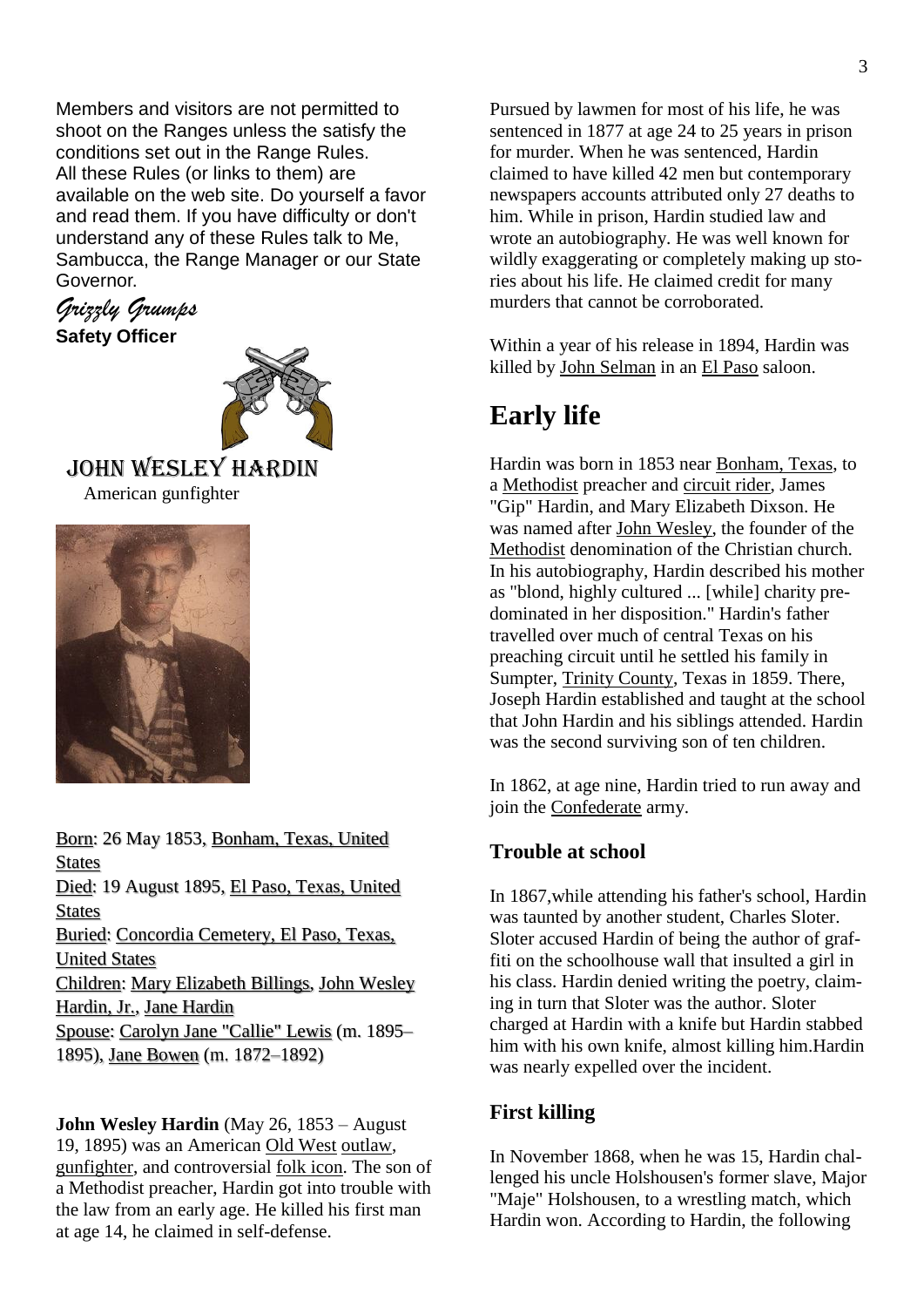day, Maje "ambushed" him as he rode past shouting at him and waving a stick. Hardin drew his revolver and shot Maje five times. Hardin wrote in his autobiography that he rode to get help for the wounded man, but he died three days later. Hardin further wrote that his father did not believe he would receive a fair hearing in the [Union](https://en.wikipedia.org/wiki/Union_(American_Civil_War))occupied state (where more than a third of the state police were former slaves), so he ordered him into hiding. Hardin claimed that the authorities eventually discovered his location and three Union soldiers were sent to arrest him, at which time he "chose to confront his pursuers" despite having been warned of their approach by an older brother, Joseph:

## **Fugitive from justice**

Hardin knew he could not return home. As a fugitive, he travelled initially with outlaw Frank Polk in the [Pisgah](https://en.wikipedia.org/wiki/Pisgah,_Texas) area of [Navarro County, Texas.](https://en.wikipedia.org/wiki/Navarro_County,_Texas) Polk had killed a man named Tom Brady, and a detachment of soldiers sent from [Corsicana, Texas](https://en.wikipedia.org/wiki/Corsicana,_Texas) pursued the duo. Hardin escaped but the soldiers apprehended Polk and jailed him temporarily. Hardin also briefly taught school in Pisgah. While there, he claimed he shot a man's eye out to win a bottle of whiskey in a bet. Hardin also claimed that he and his cousin, "Simp" Dixon, encountered a group of soldiers and each killed a man. Allegedly, Hardin killed a black man in [Leon County,](https://en.wikipedia.org/wiki/Leon_County,_Texas) Texas. On January 5, 1870, Hardin was playing cards with Benjamin Bradley in [Towash,](https://en.wikipedia.org/wiki/List_of_ghost_towns_in_Texas) [Hill](https://en.wikipedia.org/wiki/Hill_County,_Texas)  [County, Texas.](https://en.wikipedia.org/wiki/Hill_County,_Texas) Hardin was winning almost every hand, which angered Bradley who threatened to "cut out his liver" if he won again. Bradley drew a knife and a [six-shooter.](https://en.wikipedia.org/wiki/Revolver) Hardin said he was unarmed and excused himself but claims that later that night, Bradley came looking for him. Bradley allegedly fired a shot at Hardin and missed; Hardin drew both his pistols and returned fire, one shot striking Bradley in the head and the other in his chest. Dozens of people saw this fight, and from them there is a good record of how Hardin had used his guns. His [holsters](https://en.wikipedia.org/wiki/Holster) were sewn into his vest so that the butts of his pistols pointed inward across his chest. He crossed his arms to draw. Hardin claimed this was the fastest way to draw, and he practised every day. A man called "Judge Moore", who held Hardin's stakes of money and a pistol, but refused to give them up without Bradley's consent, later "vanished". Hardin eventually admitted killing two men in Hill County.

After killing Bradley, Hardin claimed that when a posse of fifteen men came after him, he captured two of them and took a [shotgun,](https://en.wikipedia.org/wiki/Shotgun) two six-shooters, a [rifle,](https://en.wikipedia.org/wiki/Rifle) and two [derringers](https://en.wikipedia.org/wiki/Derringer) from his captives. He then ordered the two men to join the other members of the posse at Jim Page's and wait for him to come along—"I reckon they are waiting for me yet.

Later that month, on January 20, in Horn Hill, [Limestone County, Texas,](https://en.wikipedia.org/wiki/Limestone_County,_Texas) Hardin claimed he killed a man in a gunfight after an argument at the [circus.](https://en.wikipedia.org/wiki/Circus) Less than a week after this incident, in nearby [Kosse, Texas,](https://en.wikipedia.org/wiki/Kosse,_Texas) Hardin was accompanying a prostitute home when they were accosted by her pimp, who demanded money. Hardin threw money on the ground and shot the would-be thief when he bent over to pick it up.

### **Encounters with "Wild Bill" Hickok**

The Bull's Head Tavern, in Abilene, Kansas, had been established as a partnership between exlawman [Ben Thompson](https://en.wikipedia.org/wiki/Ben_Thompson_(lawman)) and gambler [Phil Coe.](https://en.wikipedia.org/wiki/Phil_Coe) The two entrepreneurs had painted a picture of a bull with a large erect penis on the side of their establishment as an advertisement. Citizens complained to [Town Marshal](https://en.wikipedia.org/wiki/Marshal) ["Wild Bill" Hickok.](https://en.wikipedia.org/wiki/%22Wild_Bill%22_Hickok) When Thompson and Coe refused his request to remove the bull, Hickok altered it himself. Infuriated, Thompson tried to incite his new acquaintance, Hardin, by exclaiming to him: "He's a damn [Yankee.](https://en.wikipedia.org/wiki/Yankee) Picks on [Rebels,](https://en.wikipedia.org/wiki/Johnny_Reb) especially Texans, to kill." Hardin, then under the assumed name "Wesley Clemmons" (but better known to the townspeople by the alias "Little Arkansaw"), seemed to have had respect for Hickok, and replied, "If Bill needs killing why don't you kill him yourself?"Later that night, Hardin was confronted by Hickok, who told him that he was wearing guns in violation of town ordinance, and ordered to hand over his guns, which he did, but in a quite surprising way: Hardin reached down, picked his revolvers up from the holsters, and handed the guns to Wild Bill butts forward, then swiftly rolled them over in his hands and suddenly Wild Bill was staring right into the barrels. However, both men did back down. Hickok had no knowledge that Hardin was a wanted man, and he advised Hardin to avoid problems while in Abilene.

Hardin met up with Hickok again while on a cattle drive in August 1871. This time, Hickok allowed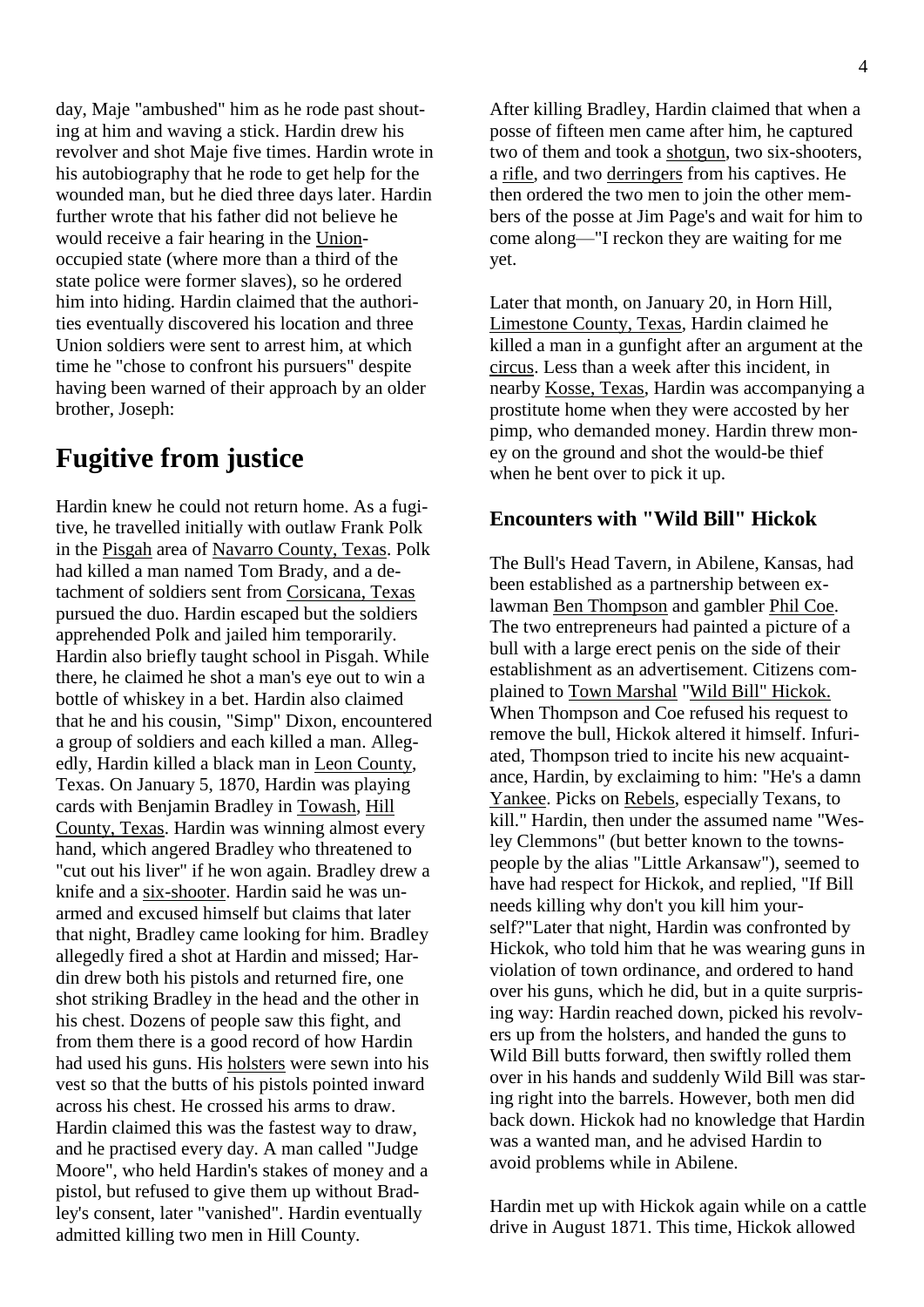Hardin to carry his pistols into town - something he had never allowed others to do. For his part, Hardin (still using his alias) was fascinated by Wild Bill and reveled in being seen on intimate terms with such a celebrated gunfighter. Hardin alleged that when his cousin, Mannen Clements, was jailed for the killing of two cowhands Joe and Dolph Shadden in July 1871, Hickok – at Hardin's request – arranged for his escape[.](https://en.wikipedia.org/wiki/John_Wesley_Hardin#cite_note-Hardin_Autobiography-4)

### **Gunfights 1871–1872**

Following his escape, Hardin claimed to be involved in the following gunfights

- In October 1871, Hardin was involved in a gunfight with two [Texas Special Police](https://en.wikipedia.org/wiki/Texas_Special_Police)[men,](https://en.wikipedia.org/wiki/Texas_Special_Police) Private Green Paramore and John Lackey, during which Paramore was killed and Lackey wounded.
- A negro posse from [Austin, Texas](https://en.wikipedia.org/wiki/Austin,_Texas) came after him for killing Paramore but said that they returned "sadder and wiser" after he ambushed and killed three of them;
- About 45 miles outside [Corpus Christi,](https://en.wikipedia.org/wiki/Corpus_Christi,_Texas)  [Texas,](https://en.wikipedia.org/wiki/Corpus_Christi,_Texas) after he was followed by two Mexicans, he shot one off his horse while the other "quit the fight".
- On June 19, 1872, Hardin was involved in a gunfight in [Willis, Texas;](https://en.wikipedia.org/wiki/Willis,_Texas)
- On July 26, 1872, Hardin wounded Texas State Policeman Sonny Speights in the arm with a derringer pistol in [Hemphill, Texas.](https://en.wikipedia.org/wiki/Hemphill,_Texas)

#### **Captured and tried**

On January 20, 1875, the Texas Legislature authorized Governor [Richard B. Hubbard](https://en.wikipedia.org/wiki/Richard_B._Hubbard) to offer a \$4,000 reward for Hardin's arrest. An undercover [Texas Ranger](https://en.wikipedia.org/wiki/Texas_Ranger_Division) named [Jack Duncan](https://en.wikipedia.org/wiki/John_Riley_Duncan) intercepted a letter sent to Hardin's father-in-law by his brother-in-law, Joshua Robert "Brown" Bowen. The letter mentioned that Hardin was hiding out on the Alabama-Florida border using the name "James W. Swain". In his autobiography, Hardin admitted that he had "adopted" this alias from [Brenham, Texas](https://en.wikipedia.org/wiki/Brenham,_Texas) Town Marshal Henry Swain who had married a cousin of Hardin's named Molly Parks.

In March 1876 Hardin wounded a man in Florida who had tried to mediate a quarrel between him and another man. In November 1876 Hardin was arrested briefly for having [marked cards](https://en.wikipedia.org/wiki/Marked_cards) in [Mobile,](https://en.wikipedia.org/wiki/Mobile,_Alabama)  [Alabama.](https://en.wikipedia.org/wiki/Mobile,_Alabama) Two former slaves of his father's, "Jake" Menzel and Robert Borup, tried to capture Hardin in [Gainesville, Florida](https://en.wikipedia.org/wiki/Gainesville,_Florida) in mid-1877. Hardin killed one and blinded the other.

On August 24, 1877, Rangers and local authorities confronted Hardin on a train in [Pensacola, Florida.](https://en.wikipedia.org/wiki/Pensacola,_Florida) He attempted to draw a [.44 Colt](https://en.wikipedia.org/wiki/.44_Colt) cap-and-ball pistol but it got caught up in his [suspenders.](https://en.wikipedia.org/wiki/Suspenders) The officers knocked Hardin unconscious. They arrested two of his companions and Ranger [John](https://en.wikipedia.org/wiki/John_Barclay_Armstrong)  [B. Armstrong](https://en.wikipedia.org/wiki/John_Barclay_Armstrong) killed a third, a man named Mann, who had a pistol in his hand. Hardin claimed that he was captured while smoking his pipe and Duncan only found Hardin's pistol under his shirt after his arrest.

## **Trial and imprisonment**

Hardin was tried for Webb's killing, and on June 5, 1878, was sentenced to serve 25 years in [Huntsville Prison.](https://en.wikipedia.org/wiki/Huntsville_Prison) In 1879, Hardin and 50 other convicts were stopped within hours of successfully tunnelling into the prison armory. Hardin made several attempts to escape. During his prison term, on February 14, 1892, he was convicted of another manslaughter charge for the earlier shooting of J.B. Morgan and given a twoyear sentence to be served concurrently with his unexpired 25-year sentence.

Hardin eventually adapted to prison life. While there, he read theological books, becoming the superintendent of the prison Sunday School, and studied law. He was plagued by recurring poor health, especially when the wound he had received from Sublett became re-infected in 1883, causing him to be bedridden for almost two years. In 1892, Hardin was described as 5 feet 9 inches tall and 160 pounds, with a fair complexion, hazel eyes, dark hair, and wound scars on his right knee, left thigh, right side, hip, elbow, shoulder, and back. During Hardin's stay in prison, his first wife, Jane, died, on November 6, 1892.

While in prison, he wrote an autobiography. He was well known for wildly exaggerating or completely making up stories about his life. He claimed credit for many murders that cannot be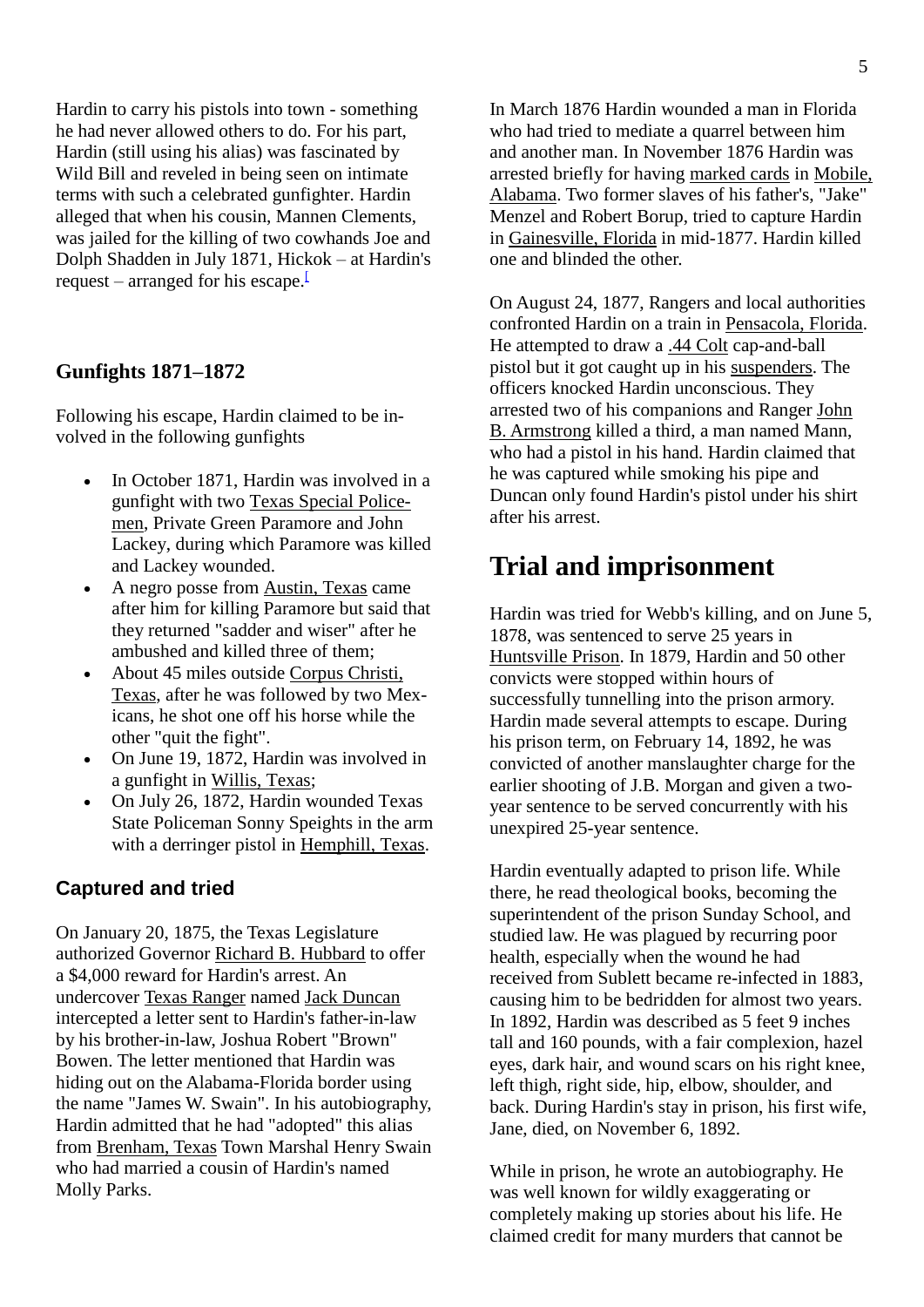corroborated. Hardin wrote that he was first exposed to violence in 1861 when he saw a man named Turner Evans stabbed by John Ruff. Evans died of his injuries and Ruff was jailed. Hardin wrote, "... Readers you see what drink and passion will do. If you wish to be successful in life, be temperate and control your passions; if you don't, ruin and death is the result."

# **After prison**

Hardin was released from prison on February 17, 1894, having served seventeen years of his twenty-five-year sentence. He was forty years old when he returned to Gonzales, Texas. Later that year, on March 16, Hardin was [pardoned,](https://en.wikipedia.org/wiki/Pardon) and, on July 21, he passed the state's [bar examination,](https://en.wikipedia.org/wiki/Bar_examination) obtaining his license to practice law.] According to a newspaper article in 1900, shortly after being released from prison, Hardin committed [negligent](https://en.wikipedia.org/wiki/Negligent_homicide)  [homicide](https://en.wikipedia.org/wiki/Negligent_homicide) when he made a \$5 bet that he could "at the first shot" knock a Mexican man off the soap box on which he was "sunning" himself, winning the bet and leaving the man dead from the fall and not the gunshot.

On January 9, 1895, Hardin married a 15-year-old girl named Callie Lewis. The marriage ended quickly, although it was never legally dissolved. Afterward, Hardin moved to [El Paso, Texas.](https://en.wikipedia.org/wiki/El_Paso,_Texas)



## **Death**

An El Paso lawman, John Selman, Jr., arrested Hardin's acquaintance and part-time prostitute, the "widow" M'Rose (or Mroz), for "brandishing a

gun in public". Hardin confronted Selman and the two men argued. Some accounts state that Hardin pistol-whipped the younger man. Selman's 56 year-old father, Constable [John Selman, Sr.](https://en.wikipedia.org/wiki/John_Selman) (himself a notorious gunman and former outlaw), approached Hardin on the afternoon of August 19, 1895, and the two men exchanged heated words. That night, Hardin went to the Acme Saloon, where he began playing dice. Shortly before midnight, Selman Sr. entered the saloon, walked up to Hardin from behind, and shot him in the head, killing him instantly. As Hardin lay on the floor, Selman fired three more shots into him. Selman Sr. was arrested for murder and stood trial. He claimed self-defense, stating that he witnessed Hardin attempting to draw his pistol upon seeing him enter the saloon, and a hung jury resulted in his being released on bond, pending retrial. However, before the retrial could be organized, Selman was killed in a shootout with [US Marshal](https://en.wikipedia.org/wiki/US_Marshal) [George Scarborough](https://en.wikipedia.org/wiki/George_Scarborough) on April 6, 1896, during an argument following a card game.

Hardin was buried the following day in Concordia Cemetery, in El Paso.

# **Reburial controversy**



The grave of John Wesley Hardin

A century later, on August 27, 1995, there was a confrontation between two groups at the site of Hardin's grave. One group, representing several of Hardin's great-grandchildren, sought to relocate his body to Nixon, Texas, to be interred next to the grave of his first wife, Jane. The other group, consisting of locals from El Paso, sought to prevent the move. At the cemetery, the group representing Hardin's descendants presented a disinterment permit for the body, while the El Pasoans presented a court order prohibiting its removal. Both sides accused the other parties of seeking the tourist revenue generated by the location of the body. A subsequent lawsuit ruled in favour of keeping the body in El Paso.